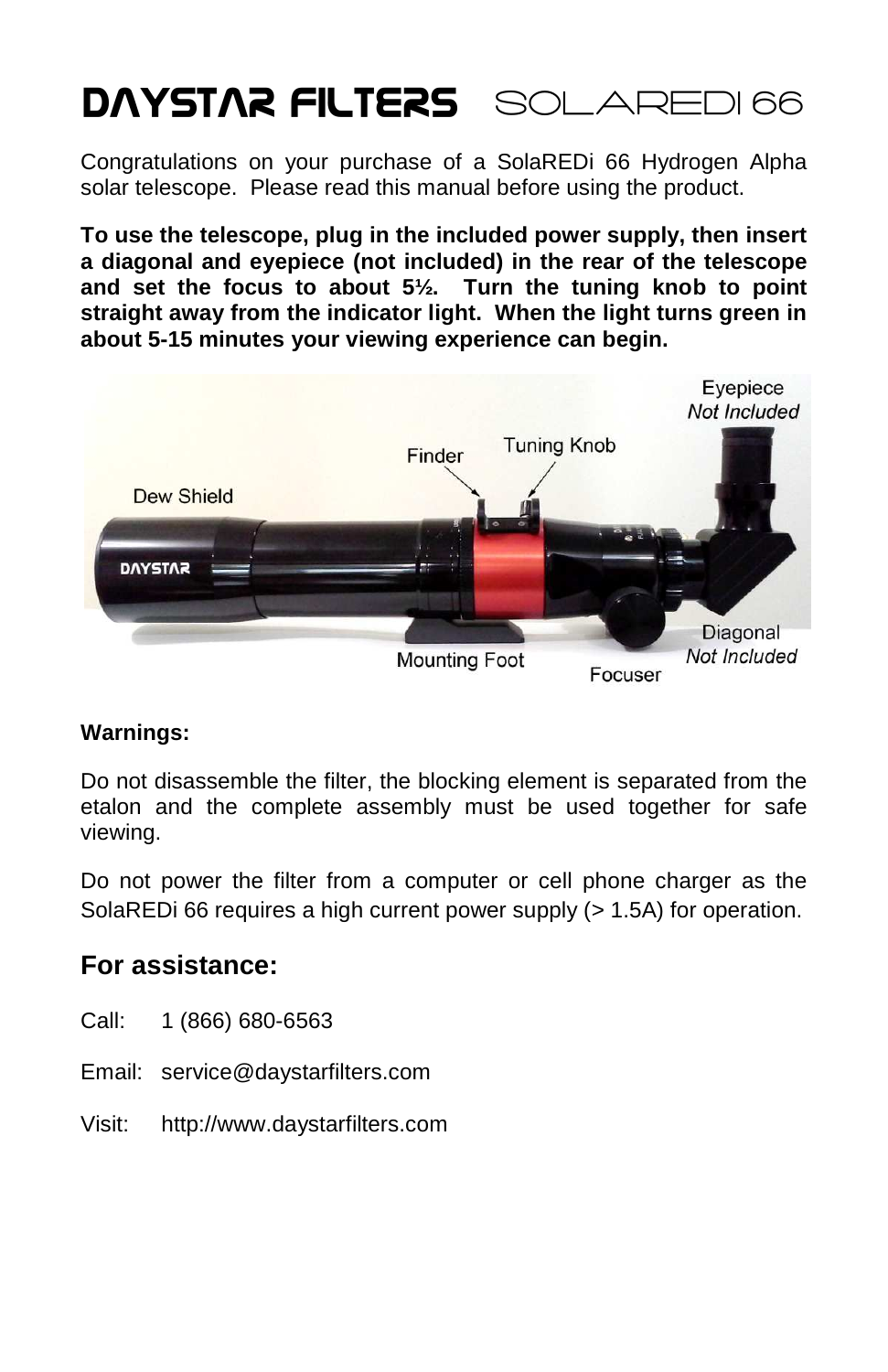## **Cautions & Warnings:**

There are no user serviceable parts inside the SolaREDi 66. Do not disassemble the unit. Certain components are under pressure and disassembly can cause permanent damage. All elements are required for proper operation and removal of any internal component will cause a malfunction that could result in unfiltered light which can cause blindness or damage to equipment.

Solar Observing with a telescope is sensitive to certain risks.

- Caution and care of the telescope and filter is advised in assembly, use and dismantling at all times.
- We recommend leaving the front cover on the telescope until the diagonal and eyepiece are installed, and the telescope is pointed at the Sun.
- While observing, owners must take care and caution that all parts of the filter and telescope assembly are properly affixed and that no pieces have been opened, tampered with or removed.
- Responsible owners will be prudent to inform quest or novice observers of the special nature of the telescope configuration so not to imply that telescopic observing of the sun is safe without proper filtration.

#### **A few very important points that owners and operators must understand:**

- **DayStar filters are temperature sensitive.** Changing the temperature will change the wavelength (CWL) that the filter will transmit. Users need to be aware of temperature tuning issues.
- **Because of the need for temperature regulation, a power supply is required.**
- **The F/14 focal ratio of this telescope is longer than common nighttime telescopes**, and as such, consideration must be given to using longer focal length eyepieces and larger format image sensors for satisfactory viewing of the Sun. Eyepieces shorter than approximately 12mm will outresolve the diffraction limit and not add additional detail.
- Do not twist the red filter housing relative to the focuser or the heater wire connections may pull out.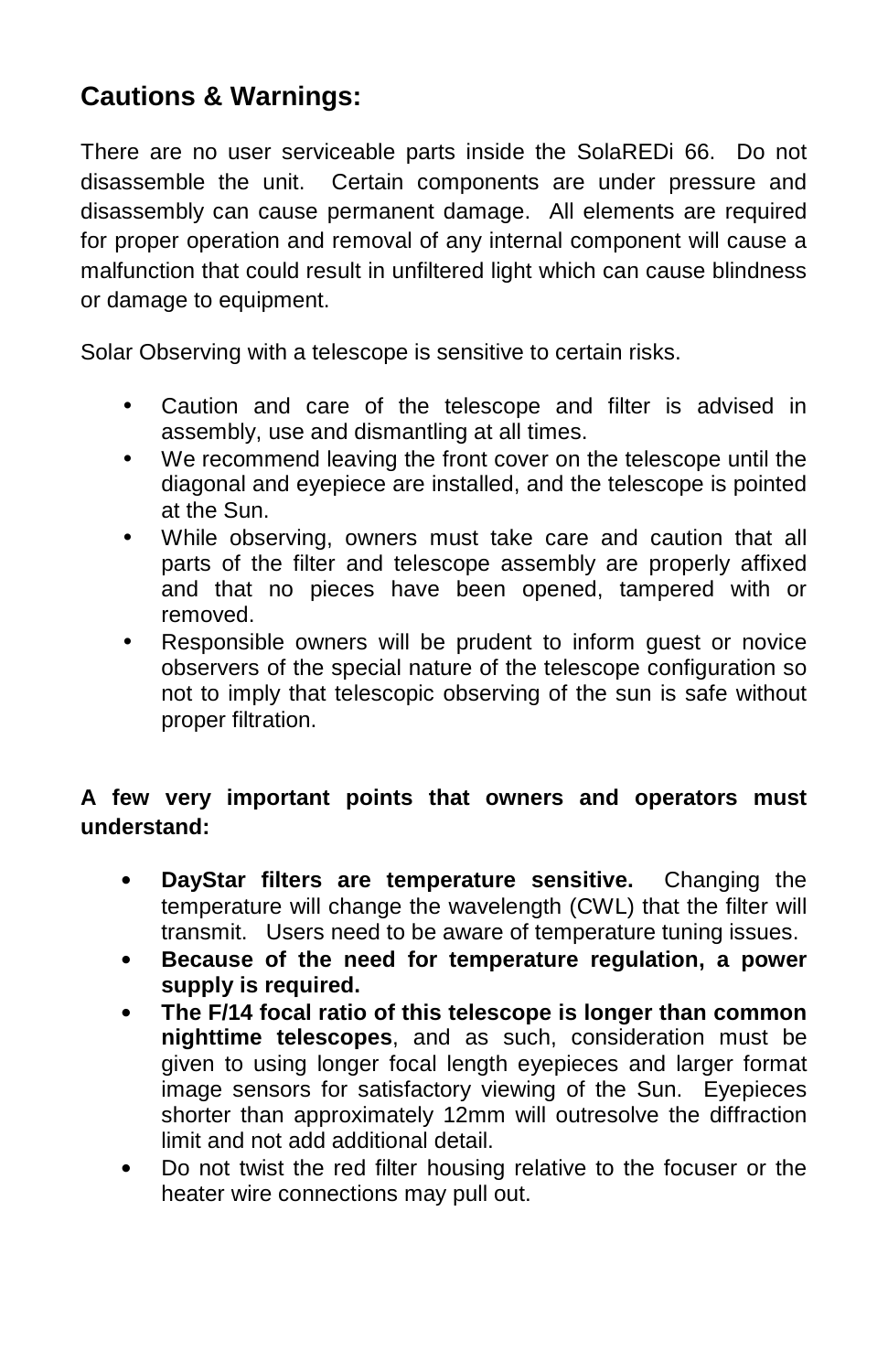## **USAGE:**

The SolaREDi 66 is a 66mm F/14 refractor with an integrated telecentric baffled barlow and Hydrogen Alpha narrowband filter for dedicated solar observing.

The filter must be plugged in using the supplied power supply. The etalon cavity is precision heated to regulate the wavelength of the filter output.

Any other USB power source you wish to use must be rated for at least 1.5 amps at 5 volts. Computer USB ports and cell phone chargers do not normally support this much power.

After letting the filter come up to temperature and settle, the light will turn green and viewing can begin.

## **Finder Usage:**

The included zero power finder allows you to find the sun. With your back to the Sun, observe the dot of light that passed through the front of the finder on the target. Move the telescope pointing until the dot of light is in the center of the target. Then, using a low power (long focal length) eyepiece such as a 25mm-40mm, locate the sun through the telescope eyepiece and center it.

Due to normal manufacturing variations in the finder, telescope, and eyepiece, the dot may not land in the middle of the target when the Sun is centered through the eyepiece. In this instance, center the Sun in the eyepiece, then use a 3/32" hex L wrench (not included) to loosen the screw holding the target and move the target plate so that the dot aligns with the target. Then carefully tighten the screw.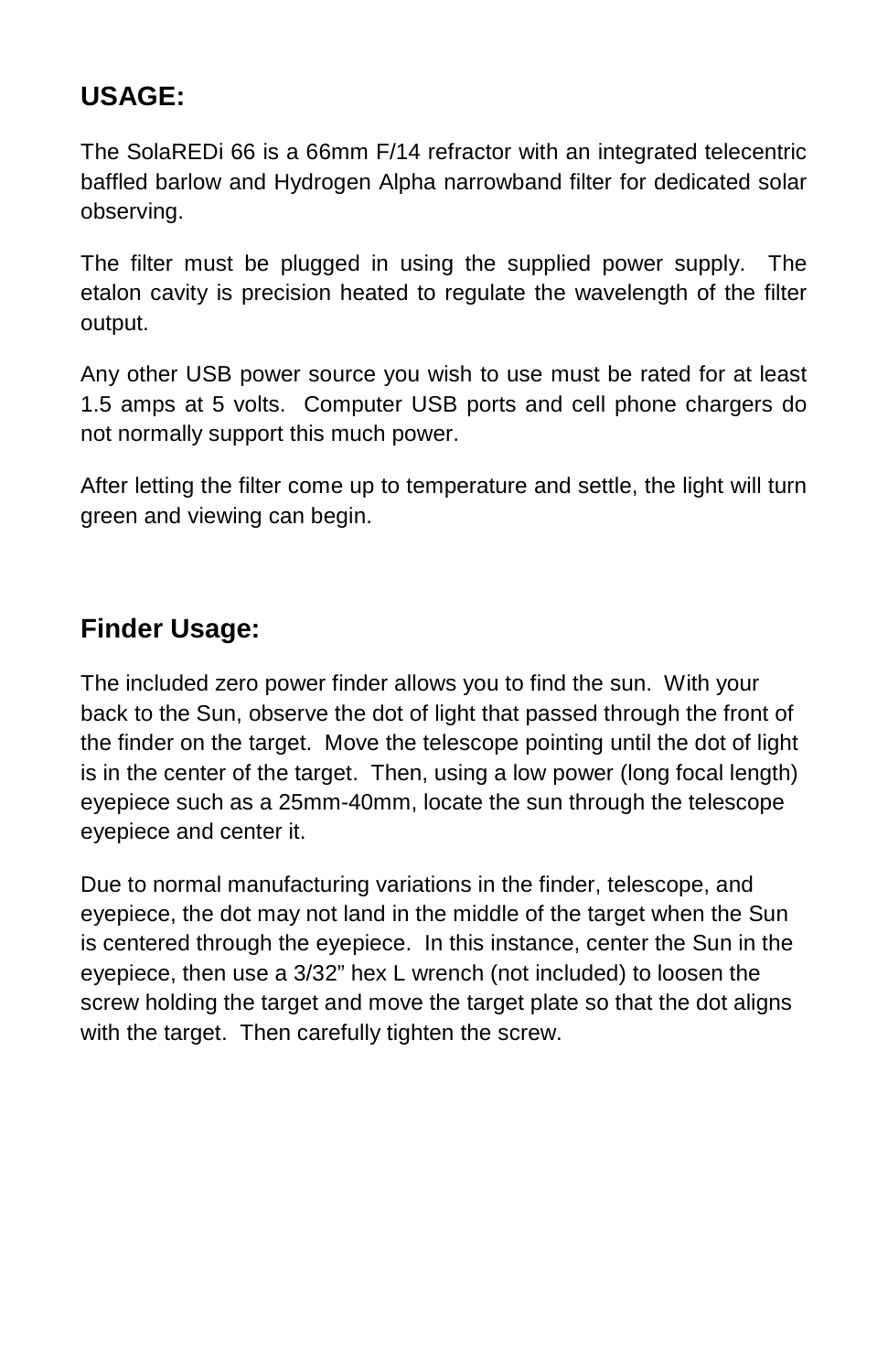# **Eyepiece Selection:**

Daystar Recommends Tele Vue Plossl series eyepieces of 15 to 32mm focal length.

Remember that at F/14, a high powered eyepiece can exceed Dawes' limit. Observers will find best results with an eyepiece which is 15mm or greater. Eyepieces of higher power will result in a dim, fuzzy disk without the ability to focus well.



We have tested a number of eyepieces over the years. We performed a comprehensive eyepiece comparison between various brand names and eyepiece styles. Naglers, zooms, radians and other "fast" eyepieces typically perform very badly on DayStar applications.

Other brands do offer Plossl eyepieces and they can give a respectable performance in lieu of a Tele Vue. We have also found some of the very old wide field "Erfle" eyepieces aren't bad for an experienced observer. It should be noted that repeatedly in side-by-side tests, we found Tele Vue brand Plossl eyepieces to offer the highest contrast, most even view and widest exit pupil. In Solar Observing, contrast is achieved by control of scattering. Tele Vue Plossls stand out in superior design. Furthermore, the adjustable eye cup offers additional contrast by allowing the user to dark adapt during sunny days.

Eyepiece features we found to increase performance include:

- "Fully Multicoated" - Of those eyepieces which did better than others, those marked "fully multicoated" offered better views from less internal scattering.

- Blackened optical edges - Tele Vue and other eyepieces which performed better all had blackened edges of their optical elements. This also reduces internal scattering within the eyepiece.

# **Maximizing the viewing experience:**

Daytime viewing results in stray light entering your eye that can make it hard to see through the filter. We recommend a viewing hood or cloth be placed over your head to limit the stray light that enters your eye, allowing fainter prominences and more surface detail to be observed. A comfortable chair also improves the experience, allowing the eye to stay steady for longer periods so as to pick out more subtle details on the surface of the Sun.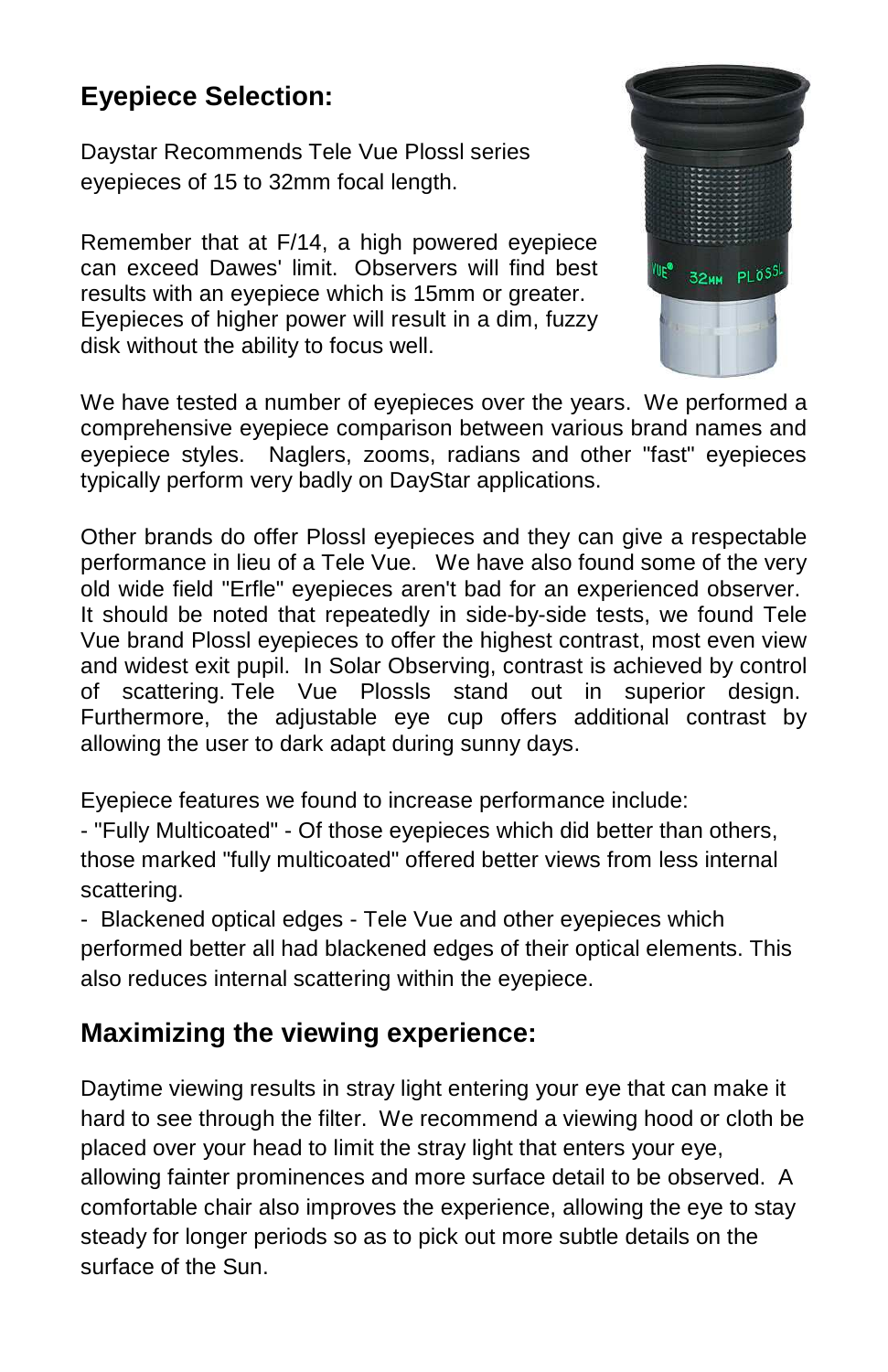### **Knob tuning:**

If the image lacks contrast, you may need to adjust the center wavelength of the filter.

A knob is provided to adjust the center wavelength of the filter. Turn the knob counter clockwise to lower the wavelength towards the blue by up to 0.5Å. Turn clockwise to raise the wavelength towards the red by up to 0.5Å. Each click of the knob is 0.1Å.

Additional tuning can be performed, just keep in mind that after every adjustment of the knob the filter must settle in temperature for approximately 5-10 minutes before your change becomes effective.

Tuning can also be used to observe Doppler shifted features moving towards or away from you. A feature moving towards you will be brighter in blue (counterclockwise) wing shift, away from you will be reddened (clockwise knob tuning).

# **Energy Rejection:**

Concentrated sunlight can create very high temperatures where it falls, so care must be taken to prevent melted components or fire.

The SolaREDi 66 includes a blocking filter as the first element to receive concentrated light. It reflects all but red Hydrogen Alpha light back out of the front of the telescope, preventing heat from building up inside the unit.

However, if the telescope is pointed off of the Sun by more than about 1 degree, for example when first setting up the telescope or mount, then concentrated light can fall on the black metal portions of the inside of the tube and cause localized heating. We do not recommend leaving the telescope in this situation for more than a minute. We recommend leaving the front cover on the telescope until you are ready to observe.

Please note, a Herschel Wedge or white light filter **cannot** be used with the SolaREDi 66. These filters pass very little light by design and so will result in an extremely dark image if used with the SolaREDi 66.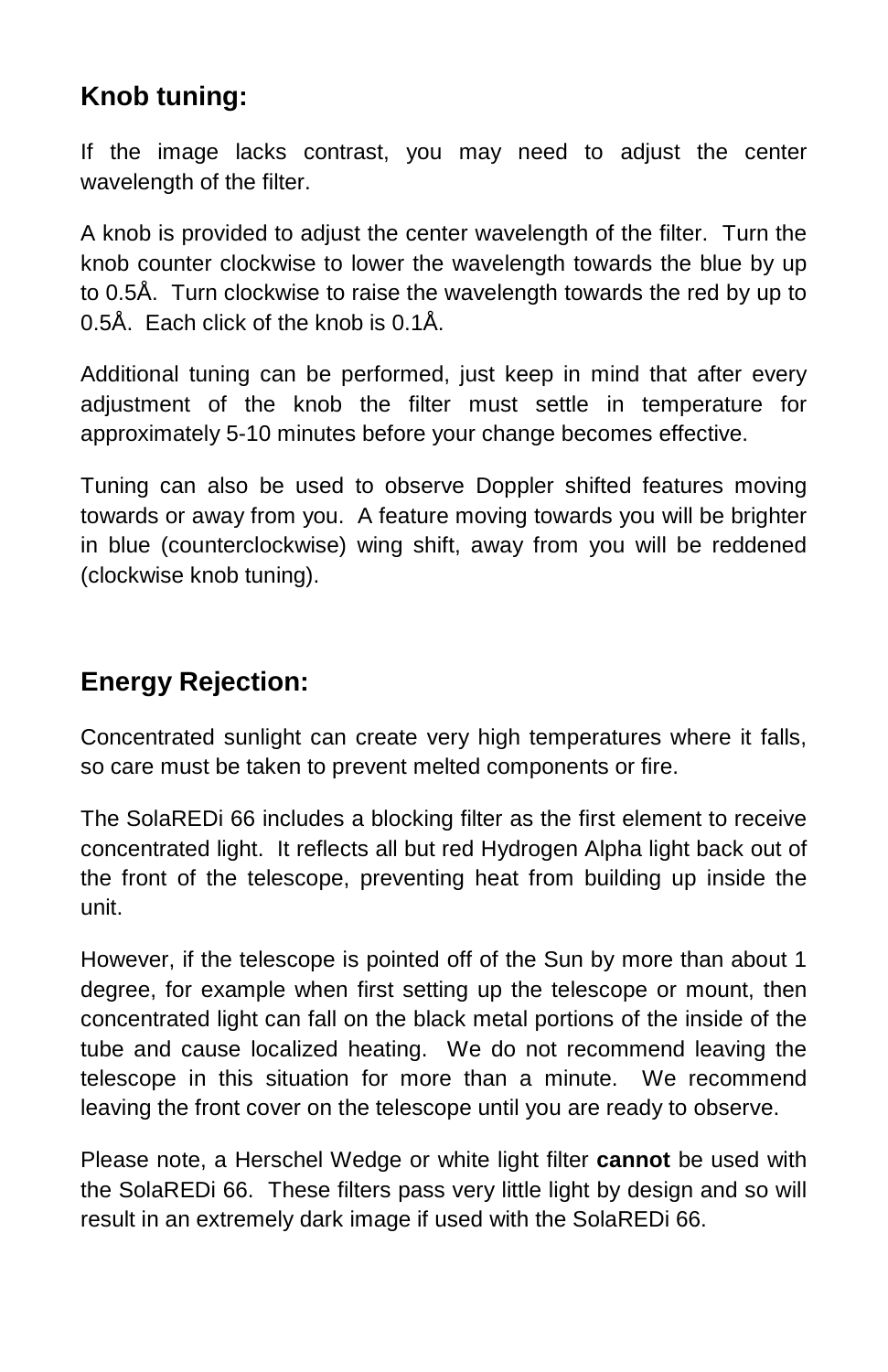

### **How it works:**

Light from the objective enters the blocking filter (at left), where wavelengths near H alpha are transmitted while the rest are reflected back out. Red H alpha light then passes through the telecentric barlow lens elements to achieve a slower focal ratio, more parallel light beam. The Etalon passes a very narrow range of light wavelengths, but it is sensitive to temperature and light angle. In the SolaREDi 66, the Etalon is heated to approximately 100-150F to control the wavelength passed, and the telecentric barlow controls the angle of light entering the Etalon.

## **Care and cleaning:**

While not in use, we recommend that users store the SolaREDi 66 with its end caps on, in a climate controlled environment. The optical filter life expectancy is extended up to 2-3 times by climate controlled storage.

Do not touch the internal, optical elements of the filter assembly. While the exterior glass surface coatings are durable, they are easily scratched. A few specks of dust will have no effect on the quality of the image, and may be gently blown off with a squeeze bulb. Do NOT use compressed air cans to blow dust off any optical surfaces. Small amounts of residual 'film' will not affect visual performance. Fingerprints, smudges and smears must be cleaned off. Preferred cleaning method is to return the SolaREDi 66 to the DayStar Filters laboratory for proper factory cleaning.

Do not unscrew, open or separate your SolaREDi 66 filter assembly. The optical elements are held under pressure by design and will become damaged if opened. Opening the optical filter assembly will void your warranty. The safest cleaning method is to moisten a very soft, lint-free tissue, cloth or "Qtip" with a pure acetone, methanol, or Isopropyl Alcohol (reagent grade) and gently whisk away the stain. Do not apply solutions directly to the glass surface. Stroke from the center of the aperture outward only. After each cleaning stroke, use a fresh applicator. The fewer strokes, the better! The metal housing and other non optical parts are anodized surfaces and can be cleaned with Windex.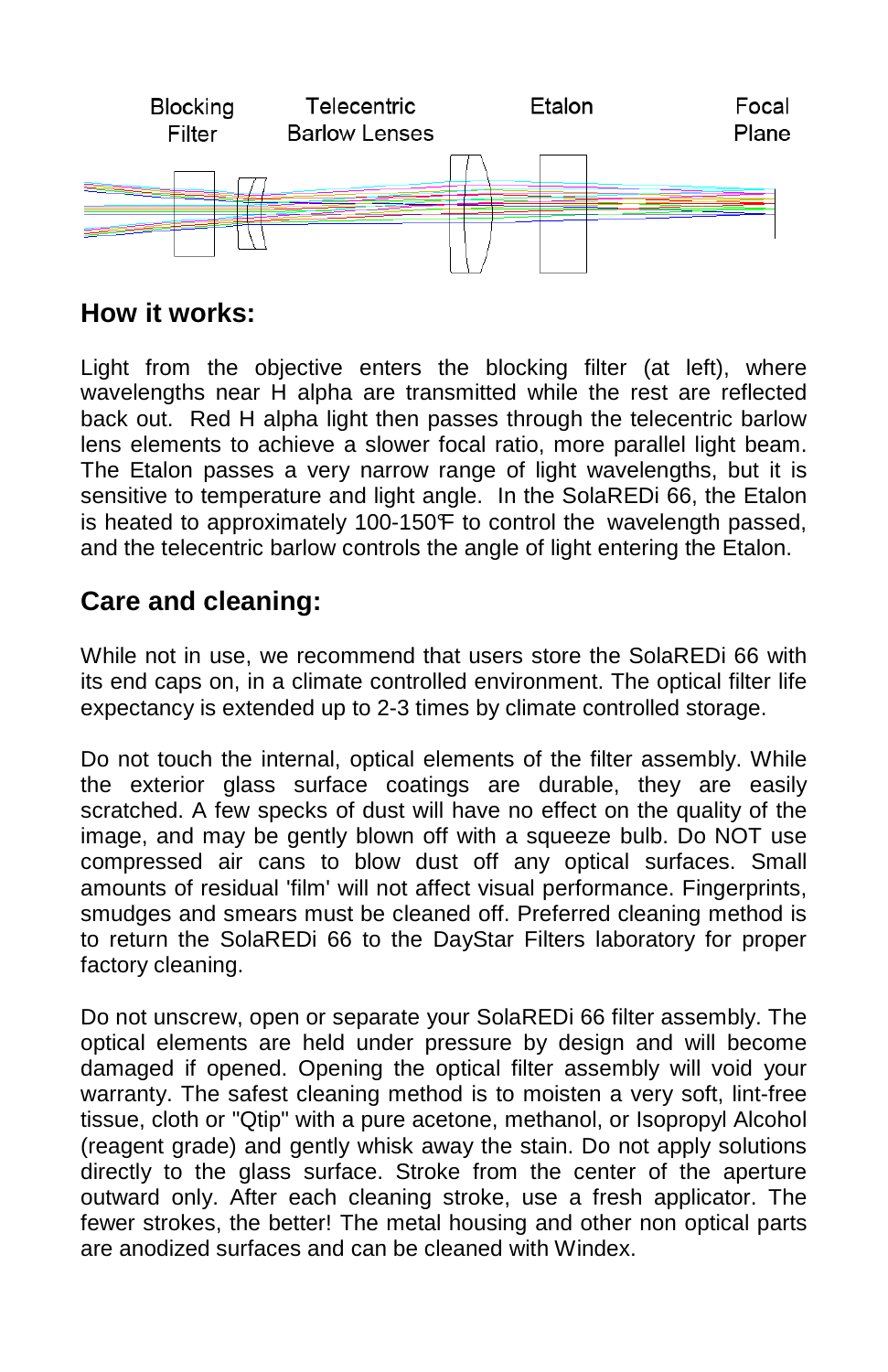### **About Seeing Limitations and Resolution:**

Solar observing seeing conditions vary greatly from nighttime conditions. During the daytime, radiant heating from the sun affects seeing significantly. Characterized by turbulence or shimmering as seen over a hot street, seeing can cause significant impact on quality of solar observations.

- Bad seeing is caused by air of different temperatures mixing. This typically happens within the lowest 10 feet of air. It occurs most often over pavement, dark objects, rooftops and sometimes trees. - High cirrus clouds or "scuzz" will cause scattering of sunlight in the high atmosphere which often makes for bad viewing conditions. A classic sign of high cirrus clouds is the inability to achieve focus, or the need to "chase focus", or a lack of contrast.

- A jet-stream moving overhead can also hurt seeing conditions even on a clear day.

DayStar Filters are high power viewing platforms and this high resolution can be susceptible to seeing issues. Solar Observers using high powered, high resolution telescopes and DayStar filters should heed daytime seeing. While many of these conditions are beyond our control, observing in an area with ideal conditions, without pavement in the direction of viewing, and on days with no high cirrus will offer best results. Grass is the best environment for daytime seeing stability.

Each observing location offers different behavior for daytime seeing cells at different times of the day, as the air through which one views changes with movement of the sun. Some locations benefit from best seeing in the morning, while many have best seeing in the afternoon. Because most heat variation between air and ground surfaces occurs within the first 10 feet above the ground, often a high observing platform will offer superior seeing. This might include a second story deck which overlooks grass.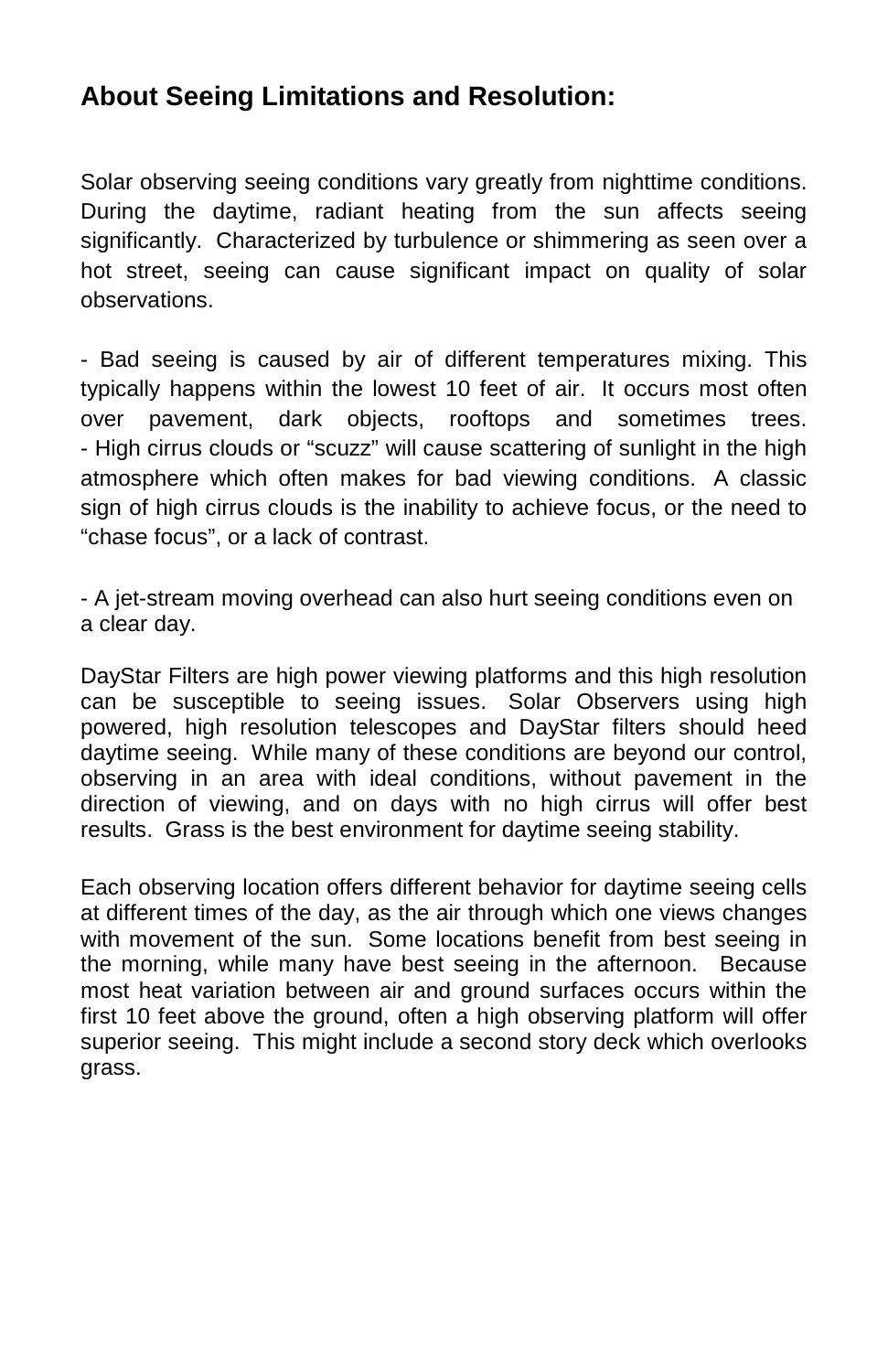### **Solar Imaging Tips:**

**Daystar recommends MONOCHROME CCD imaging whenever possible for best results.** The recent availability of CCD cameras and DSLR cameras has offered a simple opportunity for solar observers to image the Sun in Hydrogen Alpha with a Digital SLR

# **RGB Inside the Camera**



camera. Please be advised, however, that due to the nature of monochromatic light and its effects on a CCD camera, certain negative effects are likely to occur.

The DSLR imager must be aware that most camera manufacturers (Canon and Nikon) use an IR blocking filter which greatly reduces the transmission of Hydrogen Alpha light. DSLR cameras without this IR blocking filter will have better sensitivity imaging in Hydrogen Alpha.

The imager should also appreciate that even after considering IR blocking filters, that the COLOR CCD chip is constructed in a way that only 1 in 4 pixels detect red light. The other 3 sensors only detect blue and green because the pixels are actually permanently covered with a colored dye for each corresponding color. So a color CCD chip (in a DSLR or a CCD camera) will only offer 1/4 the sensitivity and 1/2 the resolution of a monochrome chip.



Another effect present in CCD imaging of monochrome light of Hydrogen Alpha is the interference pattern - or Newton's Rings. The effect is similar to interference testing of an optical surface between two flat surfaces. The sensor and cover slip cause a small interferometer inside the camera and cause a Newton's Ring moire' pattern. The CCD chip must be tilted to a minor degree to prevent this pattern. Recent advances

in aftermarket adapters offer a simplified solution for the issue. This effect is a concern for both color and monochrome sensors.

An optional accessory is available from DayStar (MG-0408) which can be used between the DSLR and SolaREDi 66 to adjust the light angle and extinct the interference pattern.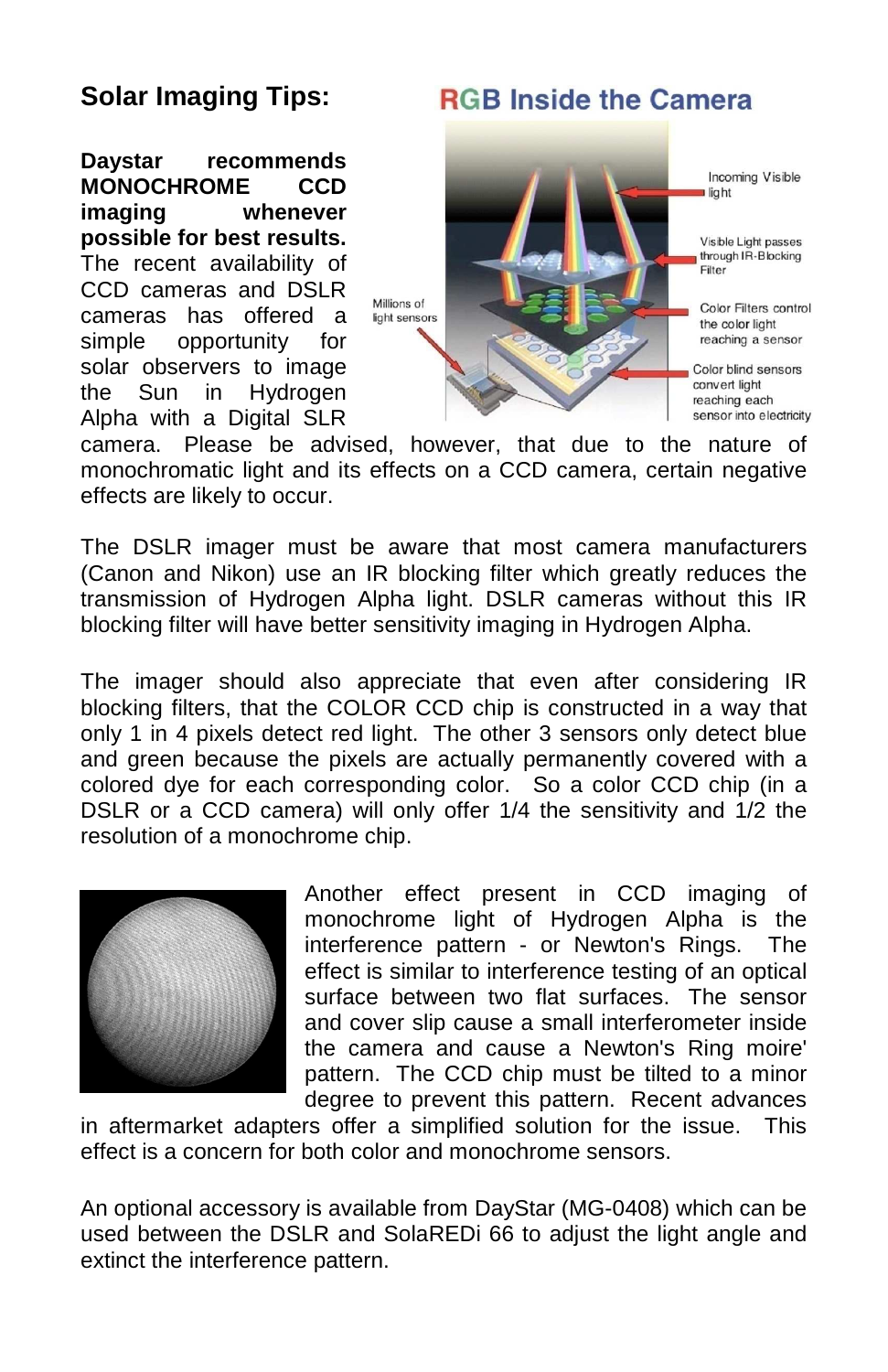#### **Exposure time:**

Imaging solar vs. nighttime astrophotography is very different. Dark sky imaging requires long exposure times to capture enough light. Solar imaging offers ample light, so exposures should be very short. Plus, fluctuations in seeing dictate that short <1/10 second frame rates will be better, as seeing cells move quickly to distort the image and can come and go during a long exposure.

- Short exposure webcam imagers are better than long exposure CCD cameras when imaging the sun.
- Because the sun has a range of brightnesses, automatic exposure doesn't work well. A software interface that allows the user to control the exposure settings manually is very important.

Exposures for prominences taken through a DayStar with a webcam style camera might be about  $1/15 - 1/100<sup>th</sup>$  of a second. Exposures for surface detail would be even shorter exposure with about 1/300 to  $1/500^{th}$  of a second.

#### **Bit depth:**

Solar activity encompasses a wide dynamic brightness range from bright solar flares to faint eruptive or floating prominences quite a distance from the solar limb. In order to capture all these features, we recommend the use of 12 bit or 16 bit cameras. Normal 8 bit cameras can be used, but will typically only be able to image either the surface or prominences, necessitating multiple bracketed exposures and subsequent recombination in a computer. 12 bit or 16 bit cameras enable capturing these features in the same exposure, simplifying the image processing.

#### **Focal reducers:**

Because of the long effective focal length at the output of the SolaREDi 66, the image scale will be quite large and small (2/3" or below) image sensors will only capture a fraction of the whole solar disk in one frame. Large pixel sizes (9 microns and above) will enable a larger field of view.

Alternatively, a focal reducer can be employed between the SolaREDi 66 and the camera. Simple 1.25" screw in focal reducers can be attached to the camera nosepiece to allow a wider field of view with small (1/2", 1/3", 1/3") sensor cameras. More distance between the focal reducer and camera



surface will result in more focal reduction and larger field of view.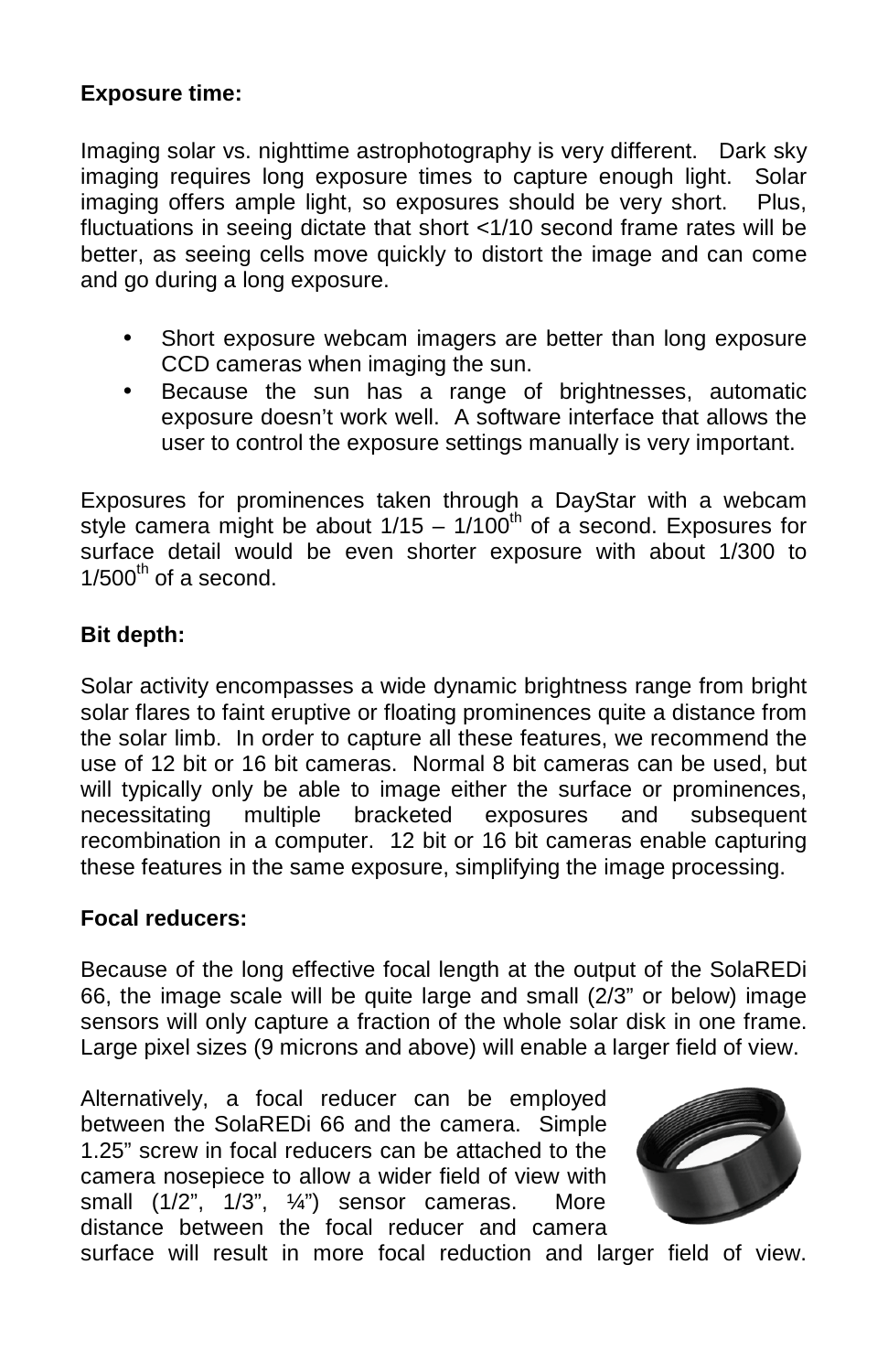### **Features of the Sun in Hydrogen Alpha:**

By observing the sun with a narrow bandpass filter tuned to 6562.8Å, we can observe the behavior of the Sun's **Chromosphere**. The



chromosphere is like a shell of gas around the Sun's photosphere, always moving and changing. The chromosphere's structure behaves differently in active regions than quiet areas, where magnetic field lines are stronger. Thought to be tied to the photosphere, the chromosphere is governed by magnetic forces and, yet it still has its own IntraNetwork (IN) of material oscillating every 5 minutes.

On the limb, even a rather wide filter of 1Å or more will show

**prominences**, a detail of the chromosphere projected against the dark black contrast of ROMINENCE

space. To observe the details of chromosphere on the face of the sun, we need a narrower filter to eliminate more off-band light of the photosphere and continuum. We need a filter less than 1.0Å. The narrower the filter's bandpass, the more contrast we will see - down to 0.4Å, where prominence structure is reduced due to high velocity and subsequent wing shift.

**Filaments** appear as large, dark eyebrows across the surface of the Sun.

With a brightness of about 10% of the disk due to scattering, they appear



dark on the surface, but on the limb, show as a prominence. Active Region Filaments (ARF) differ from Quiescent Region Filaments (QRF). ARF are darker, smaller and have more coherent fibril structure along their axis. A sheared magnetic field runs parallel to this axis, permitting a sizeable flare. QRF may produce a big Coronal Mass Ejection (CME). An ARF may erupt and reform several times.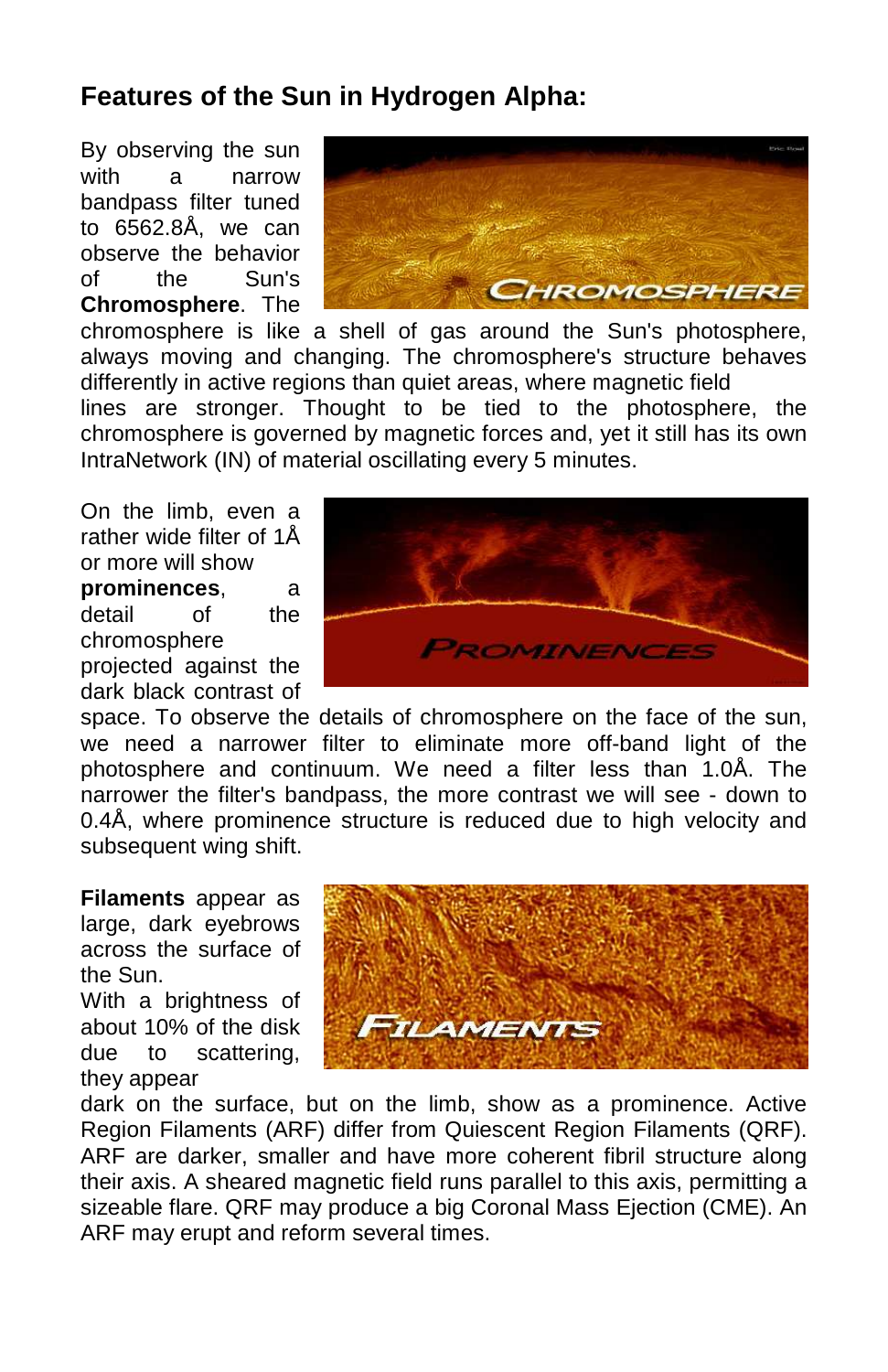**Spicules** dominate the chromospheres in non-active regions and have been studied exhaustively. They are barely visible, last only about



15 minutes, and resemble a "burning prarie". Some jets can be seen shooting 10,000 km up from the Sun's limb at velocities of about 30km/sec. Studied exhaustively, they present a number of observing challenges, as they are too small to resolve and move so quickly as to present wing-shift challenges.

**Active Regions** are a concentration of magnetic acitivity with several types of features contained in a close area.



**Field Transition Arches (FTA's)**  connect P and F spots – elements of opposite polarity. Inside an active region, where sunspots are originally linked by a



FTA, a shear boundary forms. Field Transition Arches are different from filaments in that they are thin and not very dark. The FTA usually has plage or granular structure underneath.

**Plages**: Most of the active region area is occupied by plage. Considerable atmospheric heating takes place in the plage. It is bright in



everything from Halpha to the Calcium H and K lines. This heating is thought to account for an absence of spicule. While absent over plage, spicule are prominent around its edges.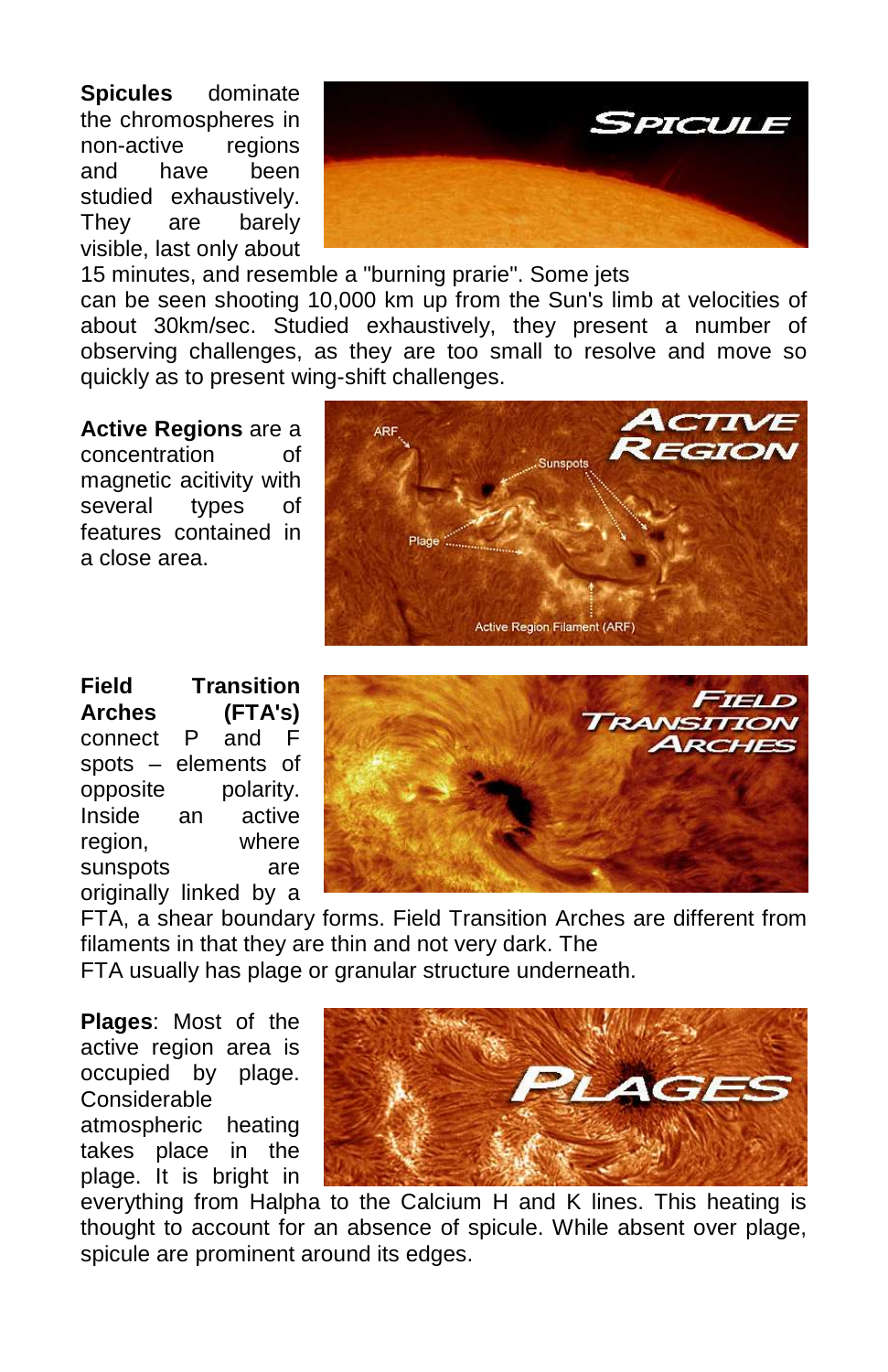**Ellerman Bomb:** A remarkable feature of Emerging Flux Regions is the Ellerman bomb. Bright points with very



broad H-alpha wings (±5Å) that are low in the atmosphere so they are not visible on H alpha centerline. Called 'moustaches' for their appearance on spectrograph, they appear spectroscopically like wide moustaches with a gap in the middle. This strange and tiny feature typically occurs at the center of the EFR or in the edges of spots - where the field is breaking the surface.



**Solar Flares** are intense, abrupt releases of energy which occur in areas where the magnetic field is changing by flux emergence or sunspot motion. Stresses in lines of force build up slowly and are released in flares. They occur most frequently at neutral lines where a filament is supported by horizontal sheared field lines. This event can only take place along a magnetic inversion line. When many lines of force are involved, two ribbons of emission appear, brightening simultaneously.

**Emerging Flux Regions:** An area on the Sun where a magnetic dipole, or "flux tube" is surfacing on the disk, eventually producing



a bipolar sunspot group. Each pole of an EFR is often marked by pores or small developing sunspots. Surges or even small solar flares can sometimes occur in EFRs. An EFR emerges with small bright H region with little surges, then weak arch filaments (AFS) over bright plage connect small spots on each dipole. Growth is rapid, forming in just a few hours.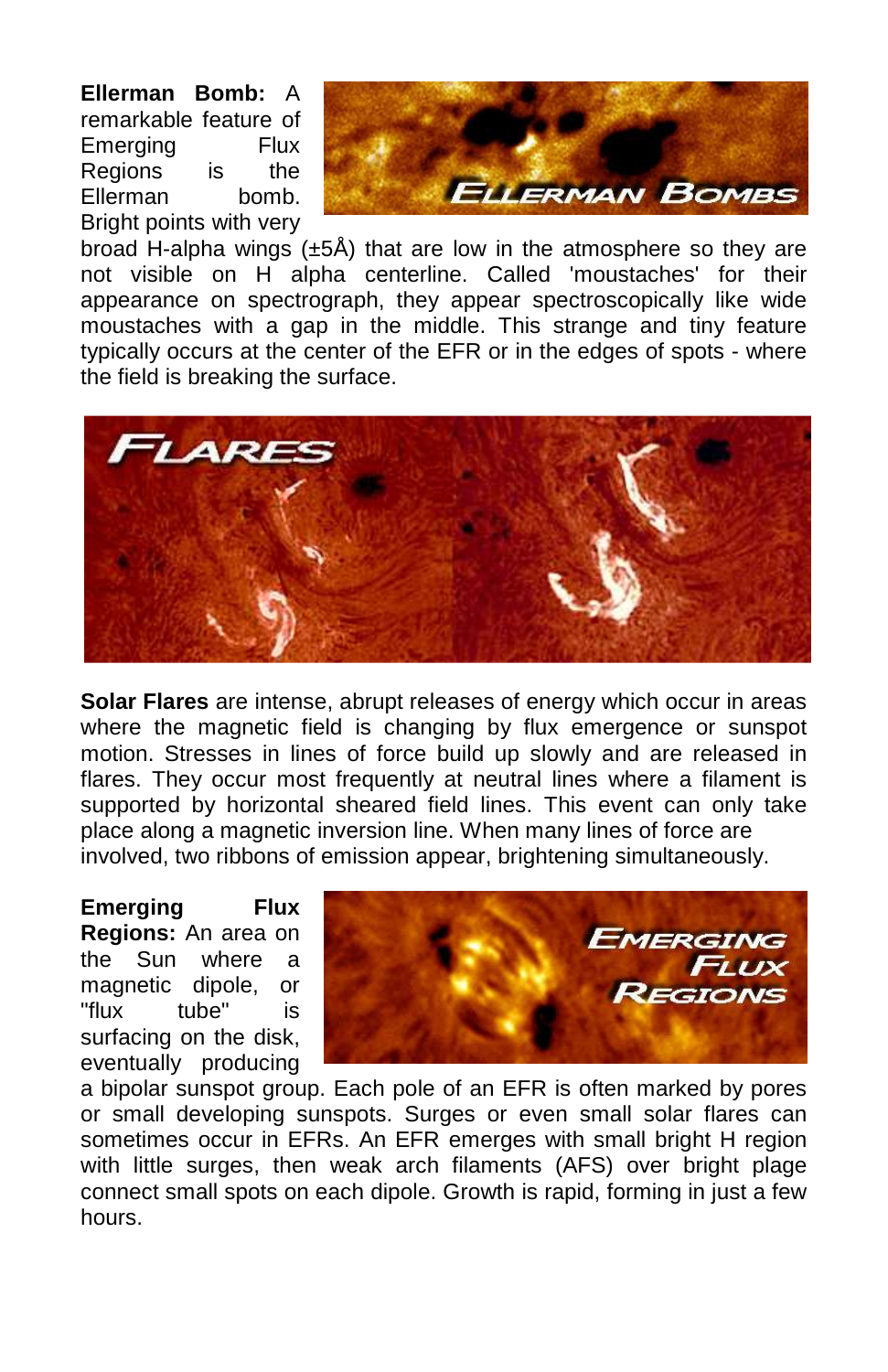## **Troubleshooting:**

#### **Blank, featureless disk:**

Ensure power is applied and LED is green.

Try moving focus in and out significantly, around the 5.5 position.

 Make sure a 15 to 40mm eyepiece (not included) is installed, and the 1.25" diagonal is installed between the focuser and eyepiece.

Ensure knob is pointing straight away from the power jack.

#### **Poor contrast:**

 Check that optical surfaces are clean. Dust specks do not affect the view, check for smudges such as oil from fingerprints.

 Try adjusting wing shift knob up 3-4 clicks clockwise past center and wait 5-10 minutes. If that does not improve the view, try down 3-4 clicks below center and wait 5-10 minutes.

Atmospheric seeing or transparency may be poor, try again later.

#### **Blurry image:**

 Blurry views are typically due to poor seeing. Poor seeing can be caused by the presence of heat waves from concrete, asphalt, or machinery. Weather effects like the jet stream can also cause blurring. Try moving to a different location or else observe on a day when weather conditions are improved.

#### **Yellow LED indication:**

 Your filter is adjusting to the wavelength chosen by the knob. Wait approximately 5-15 minutes for the temperature to adjust and then light should turn green, indicating that the filter has settled to its required temperature and is on band for viewing.

#### **Yellow, never goes green LED indication:**

 If after 20 minutes of the same knob position setting the LED has not turned green, the ambient temperature may be too hot or too cold to regulate the temperature. However, the filter may still be usable while slightly mistuned and performance may not be affected.

 This can also occur if plugged into a computer USB port, which causes the filter heater to reduce its current draw. Use the supplied power adapter or a source rated for 1.5 amps, not a data USB port.

#### **Red LED indication:**

 This usually indicates that the SolaREDi 66 is not receiving enough voltage. If powered by battery, recharge the battery. Make sure to use the supplied AC/DC wall adapter, as cell phone chargers and PC USB ports do not have enough current capability for the SolaREDi 66.

 Red indication can also mean an electrical fault in the SolaREDi 66 electronics. If power source changes do not resolve the red indication, please return the SolaREDi 66 to DayStar for inspection and repair.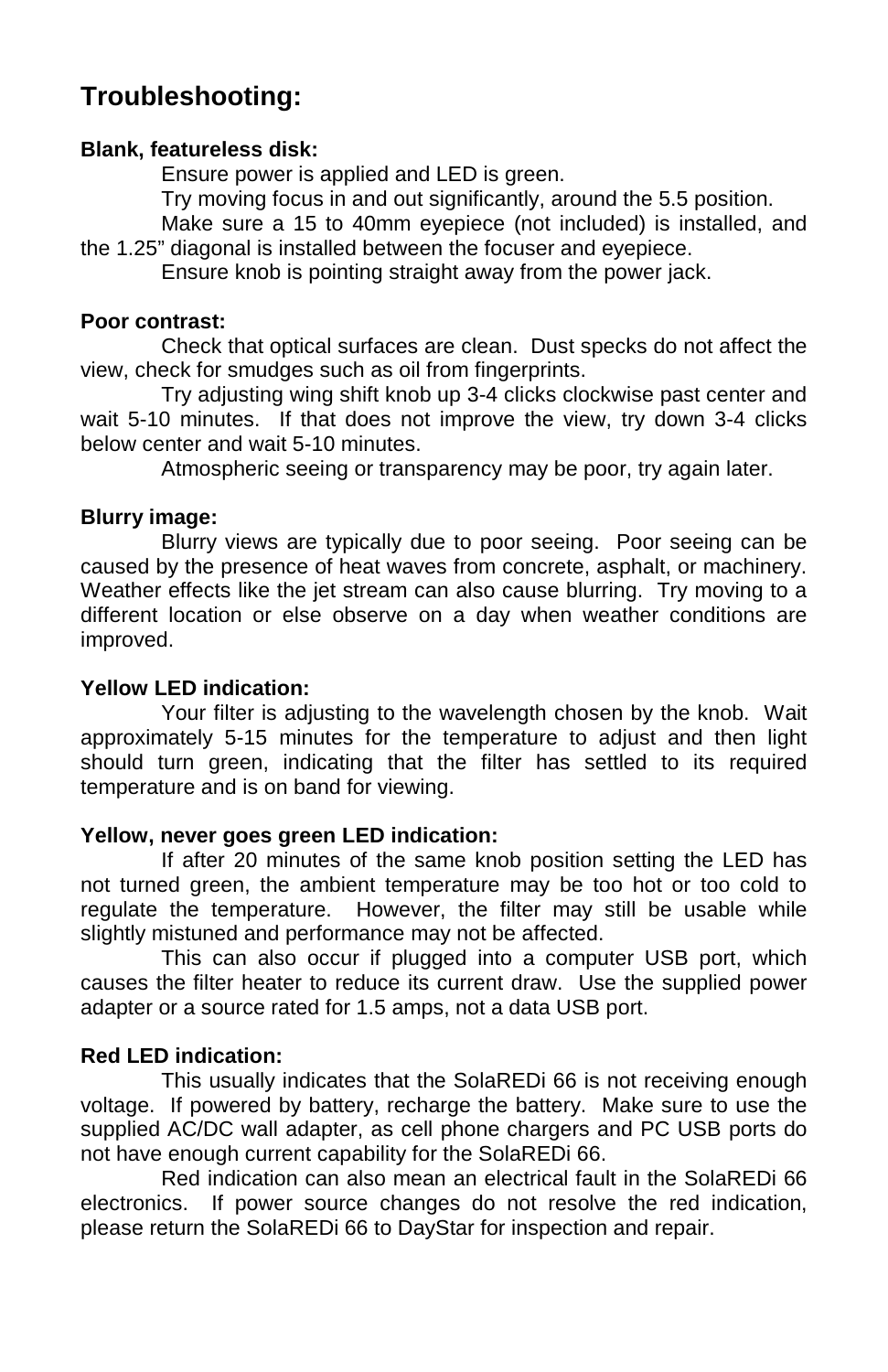# **Specifications:**

| Wavelength:<br>Tuning knob:<br>FWHM:     | 6562.8Å<br>Wing shift +/- 0.5Å in 0.1Å increments.<br>Not specified. Prominence units are generally 0.6Å or<br>above, Chromosphere units generally 0.5Å or below. |
|------------------------------------------|-------------------------------------------------------------------------------------------------------------------------------------------------------------------|
| Objective:<br>Aperture:<br>Focal Length: | Air spaced two element ED Apo, fully multicoated.<br>66mm<br>936mm with focal point 94mm behind 1.25" flange.                                                     |
|                                          |                                                                                                                                                                   |
| Barlow:                                  | Integrated, fully baffled 2 element telecentric 2.4X barlow<br>optimized for 656nm                                                                                |
| <b>Blocking filter:</b>                  | Integrated 18mm blocking filter                                                                                                                                   |
|                                          | Clear aperture: 19mm clear etalon aperture                                                                                                                        |
| Full disk:                               | Full disk visible for eyepieces more than 18mm FL or<br>image sensors more than 9mm tall (1" format or larger).                                                   |
|                                          | Full disk in smaller sensors requires focal reducer.                                                                                                              |
|                                          |                                                                                                                                                                   |
| Focuser:<br>Eyepiece side:               | Dual speed crayford style, with 10:1 reduction and lock.<br>2"-24 UNS "SCT" thread                                                                                |
|                                          | 1.25" female drawtube via included adapter with                                                                                                                   |
|                                          | brass compression ring to protect eyepiece.                                                                                                                       |
| Mounting foot:                           | Vixen style dovetail with two 1/4-20 holes.                                                                                                                       |
| Power:                                   | USB power, 5v 1.5amp, female Micro-B connector.                                                                                                                   |
|                                          | Power is required for proper operation.                                                                                                                           |
| Wall adapter:                            | 90-240VAC wall adapter, includes US, UK, Euro and<br>Australian plugs.                                                                                            |
| Opt. battery:                            | Optional 8-hour battery pack available.                                                                                                                           |
| LED indicator:                           | Yellow: temperature settling.                                                                                                                                     |
|                                          | Green: ready to observe, filter on band.                                                                                                                          |
|                                          | Red: fault such as low voltage.                                                                                                                                   |
| Settling time:                           | Approximately 5-15 minutes after power up or change<br>of wing shift.                                                                                             |
| Temperature:                             | Ambient temperature range 40°-100°F                                                                                                                               |
| Dimensions:                              | 126mm wide x 110mm tall x 446mm long                                                                                                                              |
| Weight:                                  | 2.3kg (4lb 15.5oz)                                                                                                                                                |
| Includes:                                | SolaREDi 66 telescope, power supply, user manual.                                                                                                                 |
| Warranty:                                | 5 years                                                                                                                                                           |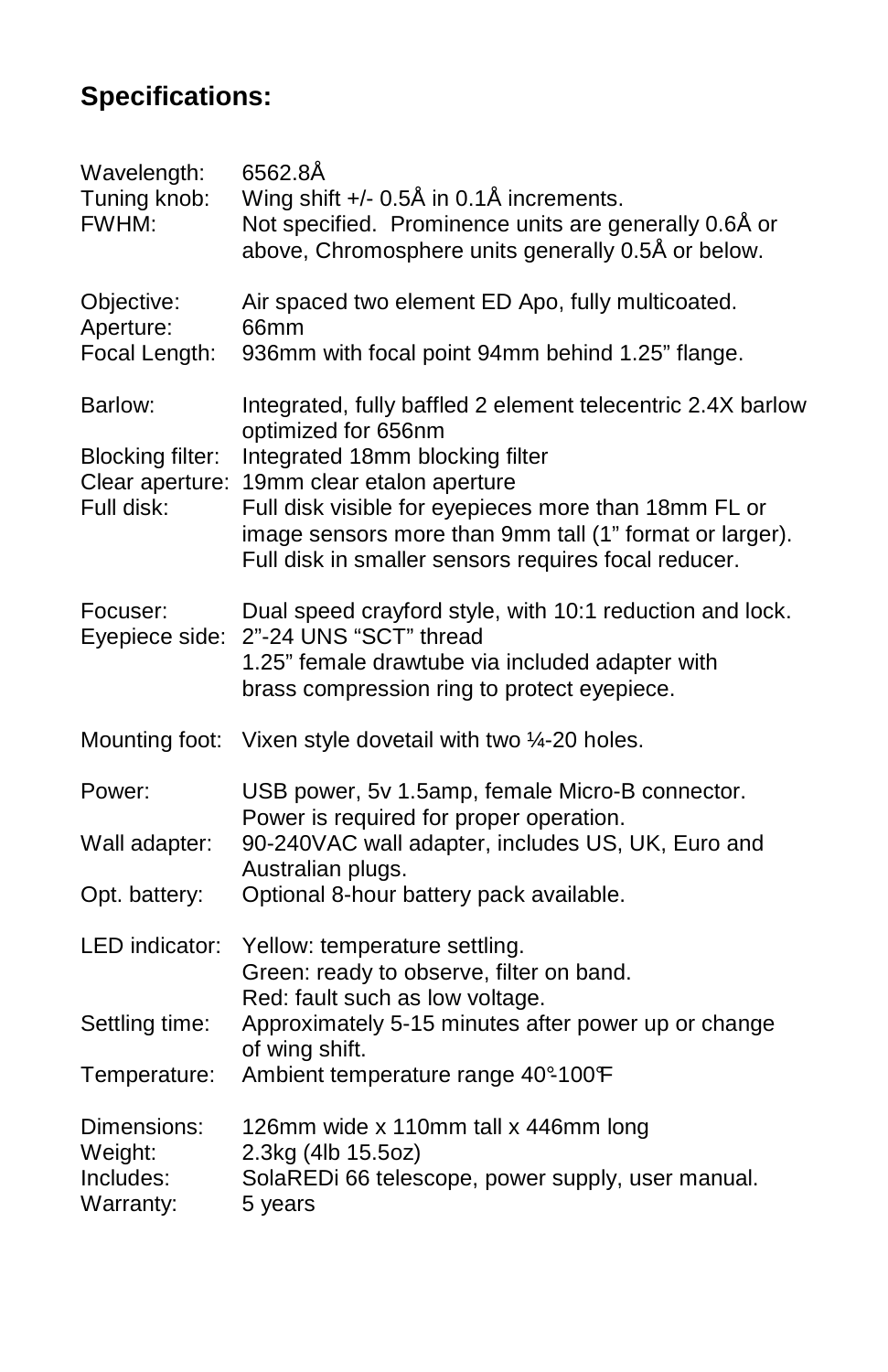# **FCC Notice:**

This equipment has been tested and found to comply with the limits for a Class B digital device, pursuant to part 15 of the FCC Rules. These limits are designed to provide reasonable protection against harmful interference in a residential installation. This equipment generates, uses and can radiate radio frequency energy and, if not installed and used in accordance with the instructions, may cause harmful interference to radio interference in a residential installation. This equipment generates, uses<br>and can radiate radio frequency energy and, if not installed and used in<br>accordance with the instructions, may cause harmful interference to radio<br> not occur in a particular installation. If this equipment does cause harmful interference to radio or television reception, which can be determined by turning the equipment off and on, the user is encouraged to try to correct the interference by one or more of the following measures:

Reorient or relocate the receiving antenna. Increase the separation between the equipment and receiver. Connect the equipment into an outlet on a circuit different from that to which the receiver is connected. Consult the dealer or an experienced radio/TV technician for help.

### **Correct Disposal of This Product:**



(Waste Electrical & Electronic Equipment)

(Applicable in the European Union and other European countries with separate collection systems)

This marking shown on the product or its literature, indicate that it should not be disposed with other household wastes at

the end of its working life. To prevent possible harm to the environment or human health from uncontrolled waste disposal, please se from other types of wastes and recycle it responsibly to promote the sustainable reuse of material resources. Household users should contact either the retailer where they purchased this product, or their local government office, for details of where and how they can take item for environmentally safe recycling. Business users should contact their supplier and check the terms and conditions of the purchase contract. This product should not be mixed with other commercial wastes for disposal. t the dealer or an experienced radio/TV technician for help.<br> **Ct Disposal of This Product:**<br>
(Waste Electrical & Electronic Equipment)<br>
(Applicable in the European Union and other European<br>
countries with separate collect

# **Copyright:**

This manual copyright © DayStar Filters 2015, all rights reserved. ,